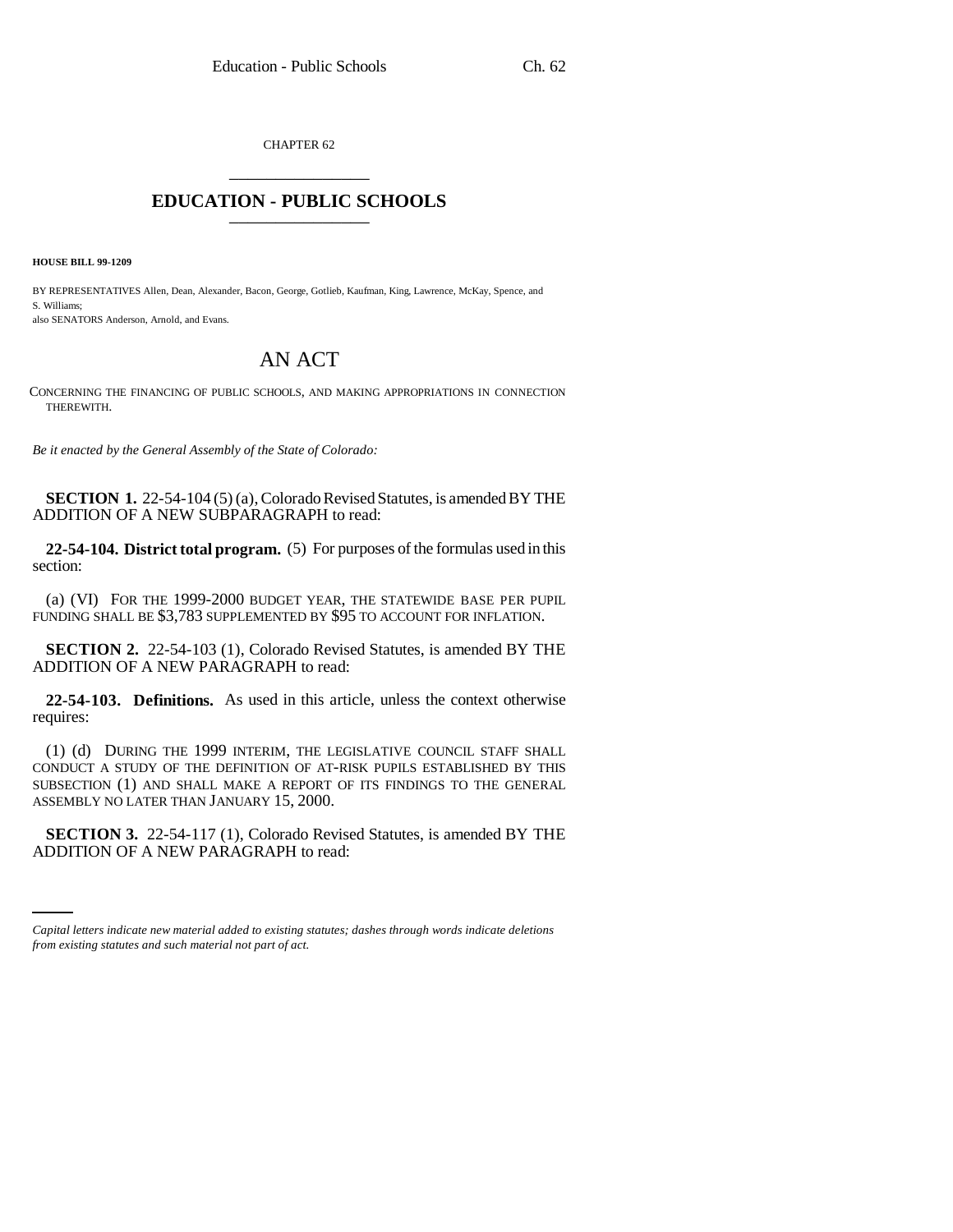**22-54-117. Contingency reserve.** (1) An amount to be determined by the general assembly shall be appropriated annually to the state public school fund as a contingency reserve. In deciding the amount to be appropriated to the contingency reserve, the general assembly may take into consideration any recommendations made by the department of education, but nothing in this section shall be construed to obligate the general assembly to provide supplemental assistance to all districts determined to be in need or fully fund the total amount of such need. The state board is authorized to approve and order payments from such contingency reserve for supplemental assistance to districts determined to be in need as the result of any or all of the following circumstances:

(f) UNUSUAL FINANCIAL BURDEN CAUSED BY A SIGNIFICANT DECLINE IN PUPIL ENROLLMENT AS A RESULT OF DETACHMENT AND ANNEXATION PURSUANT TO A REORGANIZATION PLAN APPROVED PURSUANT TO ARTICLE 30 OF THIS TITLE.

**SECTION 4.** 22-54-119 (1), Colorado Revised Statutes, is amended to read:

**22-54-119. General provisions.** (1) The county treasurer shall charge a collection fee of one-half ONE-QUARTER of one percent upon moneys collected for or distributed to any district located in whole or in part in the county from taxes levied for the general fund of the district.

**SECTION 5.** 30-1-102 (1) (a), Colorado Revised Statutes, is amended to read:

**30-1-102. Fees of county treasurer.** (1) The county treasurer shall charge and receive the following fees:

(a) Upon all moneys received by him for town and city taxes, whether such towns or cities are incorporated under the general laws or by special charter, and anything in said charter to the contrary notwithstanding, and upon all school taxes in counties of the first class, one percent; in counties of the second class, one percent; in counties of every other class, one percent on school taxes and two percent on town and city taxes; except that a collection fee not exceeding one-half ONE-QUARTER of one percent shall be charged as provided in section 22-54-119, C.R.S., and no collection fee shall be charged on other school taxes exempt by law from said collection fees;

**SECTION 6.** 29-1-603 (5), Colorado Revised Statutes, is amended to read:

**29-1-603. Audits required.** (5) For the audit for the 1994-95 budget year and budget years thereafter, the audit report of each school district shall include a calculation of the school district's fiscal year spending under section 20 of article X of the state constitution; EXCEPT THAT, IF A SCHOOL DISTRICT HAS RECEIVED VOTER APPROVAL TO RETAIN REVENUES IN EXCESS OF ITS SPENDING LIMITS UNDER SAID SECTION 20 (7), THE SCHOOL DISTRICT SHALL INCLUDE A CALCULATION OF ITS FISCAL YEAR SPENDING FOR THE FIRST FISCAL YEAR FOLLOWING SAID VOTER APPROVAL BUT NEED NOT INCLUDE SUCH CALCULATION FOR FISCAL YEARS THEREAFTER.

**SECTION 7.** 22-24-104 (4) (c) (I), Colorado Revised Statutes, is amended to read:

**22-24-104. English language proficiency program established - funding.** (4) (c) (I) AN AMOUNT EQUAL TO seventy-five percent of the  $\frac{1}{2}$  appropriation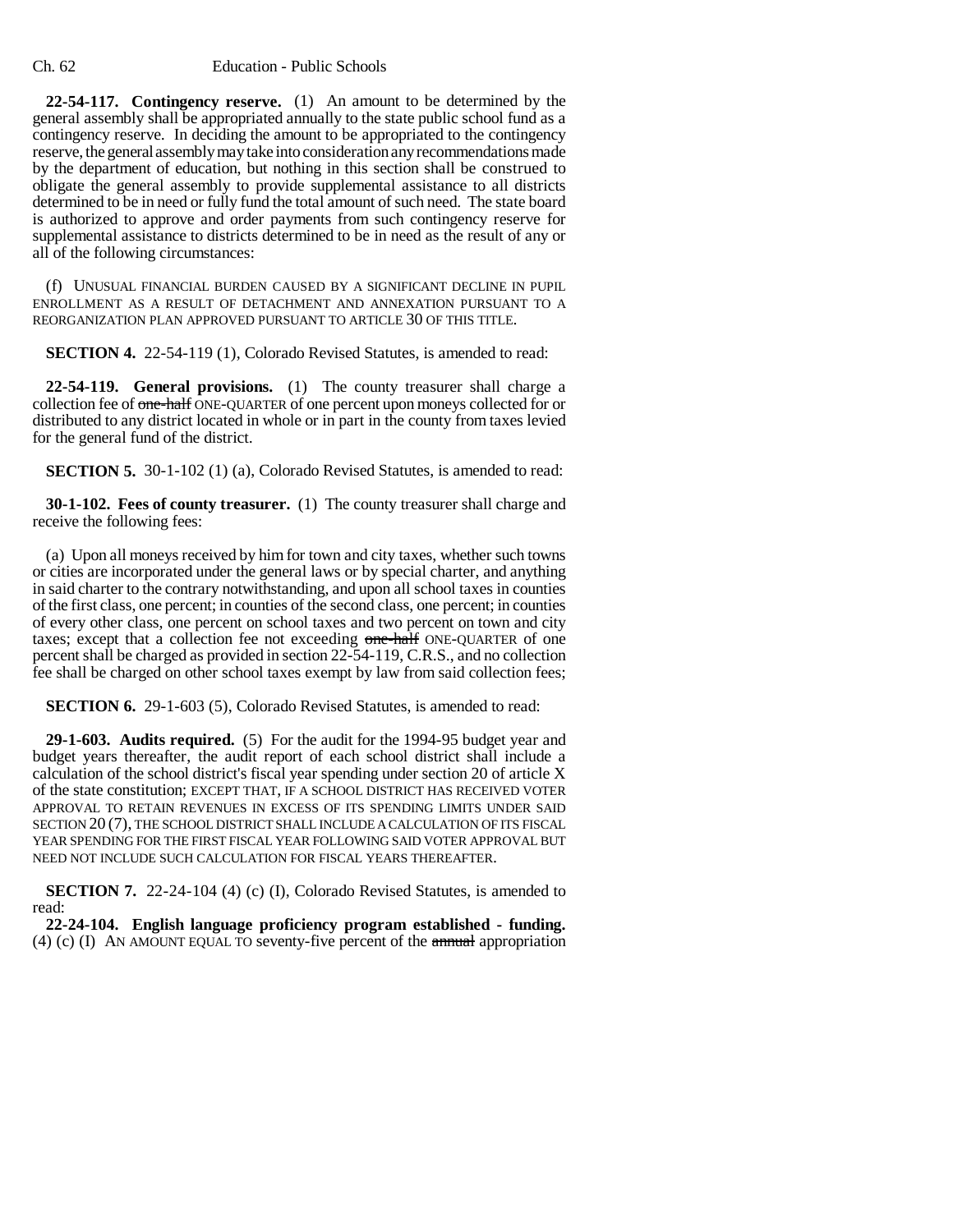Education - Public Schools Ch. 62

MADE TO THE DEPARTMENT FOR THE 1998-99 FISCAL YEAR PLUS ANY INCREASE IN THE ANNUAL APPROPRIATION MADE TO THE DEPARTMENT OVER THE APPROPRIATION MADE FOR THE 1998-99 FISCAL YEAR or the amount needed to fully fund the program pursuant to this subparagraph (I), whichever is less, shall be used by the districts for students certified to be within section 22-24-103 (4) (a) or (4) (b). No such student shall be funded for more than an amount equal to four hundred dollars per year or an amount equal to twenty percent of the state average per pupil operating revenues, as defined in section 22-54-103 (12) for the preceding year as annually determined by the department, whichever is greater.

**SECTION 8.** 22-28-104 (2) (d) (I), Colorado Revised Statutes, is amended to read:

**22-28-104. Establishment of public preschool programs.** (2) In recognition of the fact that there are thousands of children in Colorado not presently being served who would benefit from the state preschool program, the number of children that may participate in the state preschool program shall be increased:

(d) (I) To not more than 8,850 in the 1998-99 budget year and TO NOT MORE THAN 9,050 IN THE 1999-2000 BUDGET YEAR AND budget years thereafter.

**SECTION 9.** 22-44-110 (5), Colorado Revised Statutes, is amended to read:

**22-44-110. Budget - consideration - adoption.** (5) After the adoption of the budget, the board may review and change the budget, with respect to both revenues and expenditures, at any time prior to September 30 OCTOBER 15 of the fiscal year for which the budget was adopted. After September 30, OCTOBER 15, the board shall not review or change the budget except as authorized by this article; except that, where money for a specific purpose from other than ad valorem taxes subsequently becomes available to meet a contingency, the board may adopt a supplemental budget for expenditures not to exceed the amount of said money and may appropriate said money therefrom.

**SECTION 10. Repeal.** 22-44-111 (2), Colorado Revised Statutes, is repealed as follows:

**22-44-111. Budget - filing.** (2) Certified copies of the adopted budget and appropriation resolution shall be filed with the commissioner of education no later than October 15 of the fiscal year for which the budget was adopted.

**SECTION 11.** 22-54-104 (2) (a) (III) and (2) (a) (IV) (C), Colorado Revised Statutes, are amended, and the said 22-54-104 (2) (a) is further amended BY THE ADDITION OF THE FOLLOWING NEW SUBPARAGRAPHS, to read:

**22-54-104. District total program.** (2) (a) (III) Except as otherwise provided in this subsection (2), subsection (6) of this section, or section 22-54-104.3, a district's total program for the 1996-97, budget year and budget years thereafter 1997-98, AND 1998-99 BUDGET YEARS shall be the greater of the following:

(A) (District per pupil funding x District funded pupil count) + District at-risk funding; or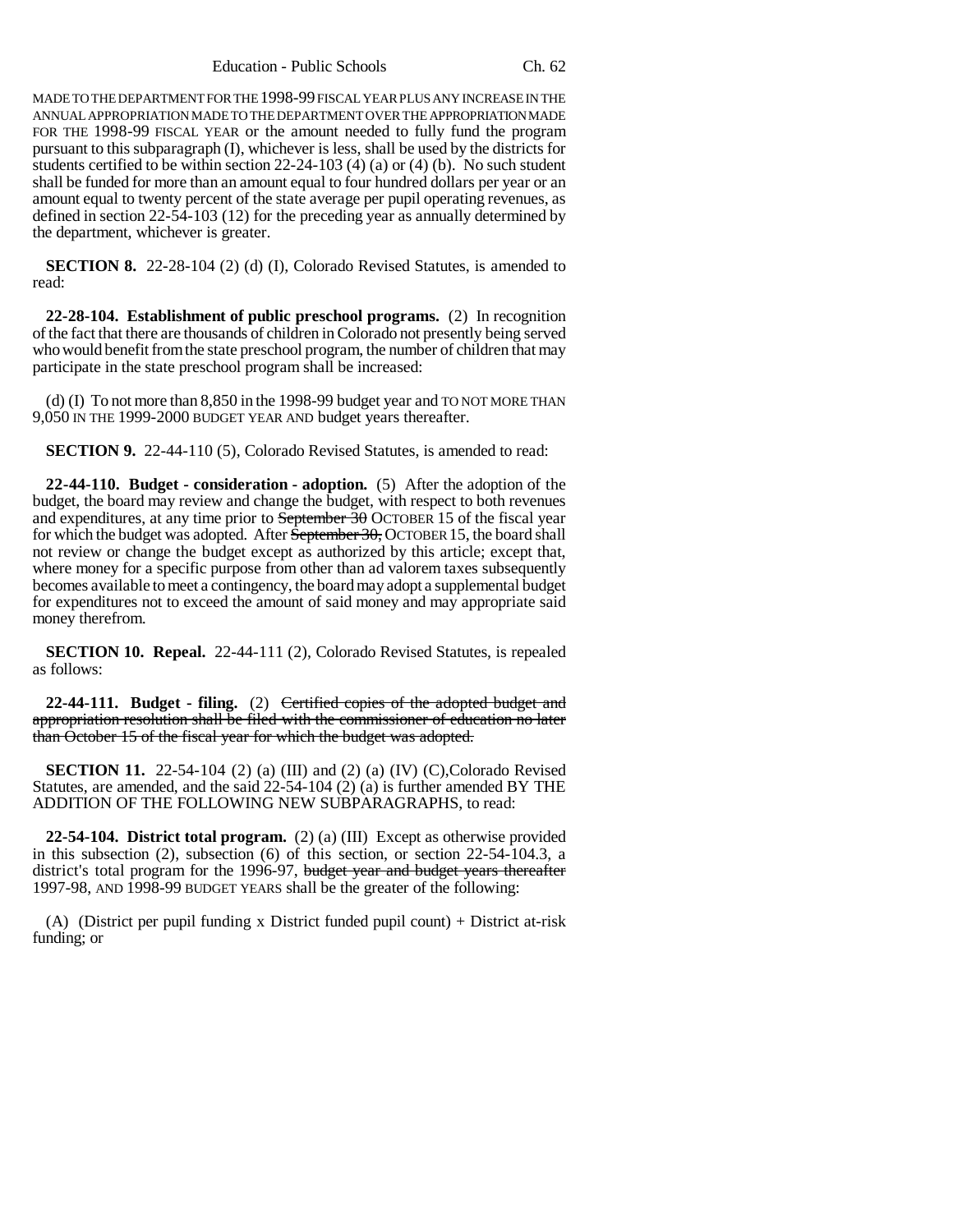(B) \$4,305 x District funded pupil count.

(III.5) EXCEPT AS OTHERWISE PROVIDED IN THIS SUBSECTION (2), SUBSECTION (6) OF THIS SECTION, OR SECTION 22-54-104.3, A DISTRICT'S TOTAL PROGRAM FOR THE 1999-2000 BUDGET YEAR AND BUDGET YEARS THEREAFTER SHALL BE THE GREATER OF THE FOLLOWING:

(A) (DISTRICT PER PUPIL FUNDING X DISTRICT FUNDED PUPIL COUNT) + DISTRICT AT-RISK FUNDING; OR

## (B) \$4,675 X DISTRICT FUNDED PUPIL COUNT.

(III.6) FOR THE 2000-01 BUDGET YEAR AND BUDGET YEARS THEREAFTER, THE DOLLAR AMOUNT SET FORTH IN SUB-SUBPARAGRAPH (B) OF SUBPARAGRAPH (III.5) OF THIS PARAGRAPH (a) SHALL BE INCREASED BY THE PERCENTAGE BY WHICH THE STATEWIDE BASE PER PUPIL FUNDING FOR THE BUDGET YEAR IS INCREASED OVER THE STATEWIDE BASE PER PUPIL FUNDING SET FORTH FOR THE 1999-2000 BUDGET YEAR. SUCH AMOUNT SHALL BE ROUNDED TO THE NEAREST DOLLAR.

(IV) (C) The provisions of this subparagraph (IV) shall only apply to those districts whose total program for the 1996-97 budget year was calculated pursuant to sub-subparagraph (B) of subparagraph (III) of this paragraph (a); EXCEPT THAT, FOR THE 1999-2000 BUDGET YEAR AND BUDGET YEARS THEREAFTER, ANY DISTRICT WHOSE TOTAL PROGRAM HAS BEEN CALCULATED PURSUANT TO THIS SUBPARAGRAPH (IV) SHALL RECEIVE THE TOTAL PROGRAM AMOUNT CALCULATED PURSUANT TO THIS SUBPARAGRAPH (IV) OR THE TOTAL PROGRAM AMOUNT CALCULATED PURSUANT TO SUBPARAGRAPH (III.5) OF THIS PARAGRAPH (a), AS ADJUSTED PURSUANT TO SUBPARAGRAPH (III.6) OF THIS PARAGRAPH (a), WHICHEVER IS THE GREATER AMOUNT.

**SECTION 12.** 22-54-105 (2) (a), Colorado Revised Statutes, is amended, and the said 22-54-105 (2) is further amended BY THE ADDITION OF A NEW PARAGRAPH, to read:

**22-54-105. Instructional supplies and materials - capital reserve and insurance reserve.** (2) (a) EXCEPT AS OTHERWISE PROVIDED IN PARAGRAPH (c) OF THIS SUBSECTION (2), every district shall budget the amount determined pursuant to paragraph (b) of this subsection (2) to be allocated, in the discretion of the board of education, to the capital reserve fund created by section 22-45-103 (1) (c), to a fund or an account within the general fund established in accordance with generally accepted accounting principles solely for the management of risk-related activities as identified in section 24-10-115, C.R.S., and article 13 of title 29, C.R.S., or among such allowable funds and accounts. Such moneys shall be used for the purposes set forth in section 22-45-103 (1) (c) and (1) (e) and may not be expended by the district for any other purpose. The board of education may transfer moneys among these allowable funds and accounts when such transfer is deemed necessary by the board.

(c) FOR THE 1999-2000 BUDGET YEAR AND ANY BUDGET YEAR THEREAFTER, IF A DISTRICT HAS MONEYS IN ITS CAPITAL RESERVE FUND EQUAL TO OR IN EXCESS OF FIVE TIMES THE MINIMUM DOLLAR AMOUNT REQUIRED TO BE BUDGETED PER PUPIL PURSUANT TO PARAGRAPH (b) OF THIS SUBSECTION (2) MULTIPLIED BY THE DISTRICT'S FUNDED PUPIL COUNT FOR THE APPLICABLE BUDGET YEAR, THE BOARD OF EDUCATION